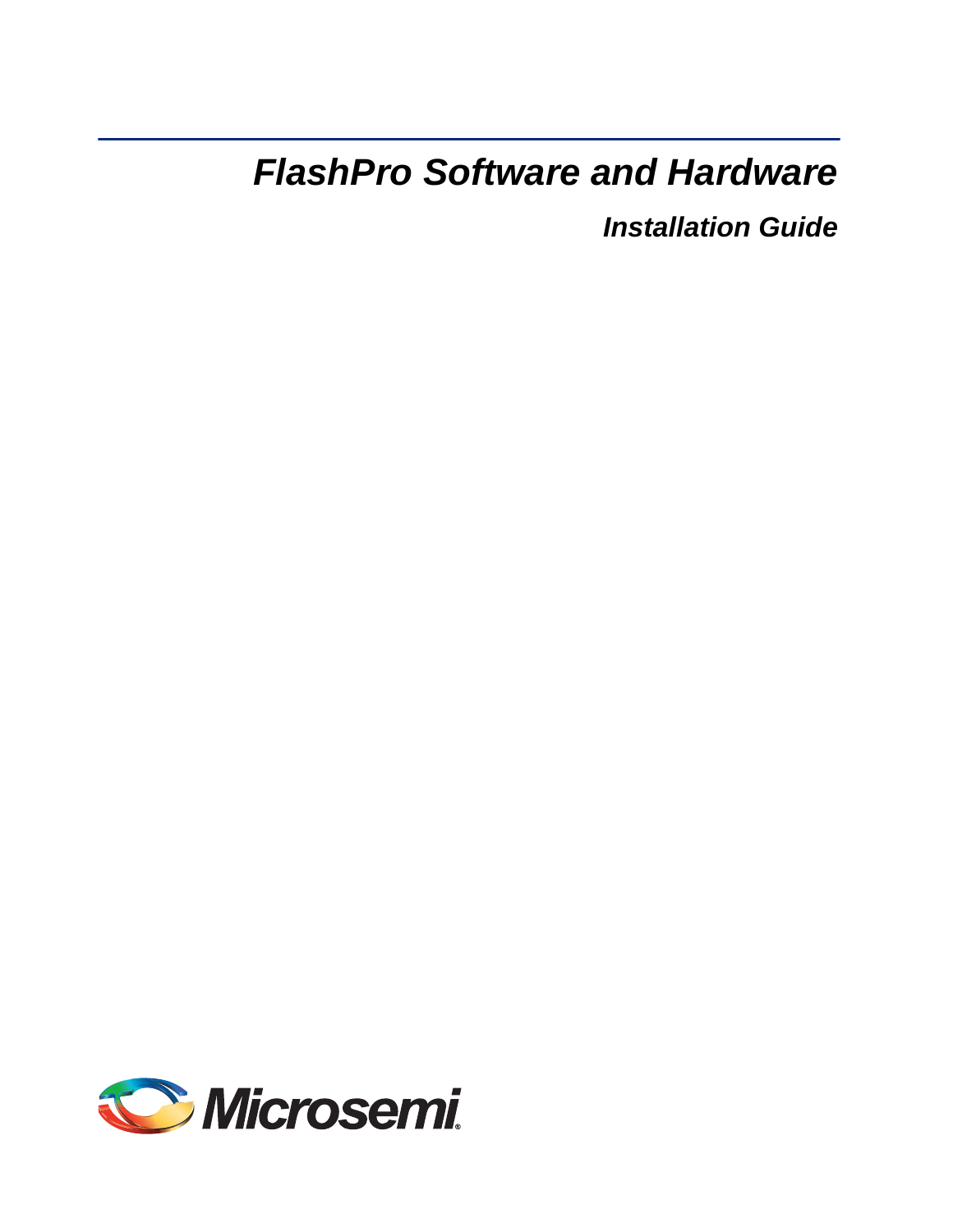

*Installation Guide FlashPro Software and Hardware*

# **Table of Contents**

| 3 | Installing USB Drivers for the FlashPro4/3x/3 and Low Cost Programming Stick (LCPS) for IGLOO, ProASIC3 and<br>Installing the Parallel Port Driver for FlashPro/FlashPro Lite for ProASICPLUS and ProASIC Devices  7           |
|---|--------------------------------------------------------------------------------------------------------------------------------------------------------------------------------------------------------------------------------|
|   | Technical Support (and according to the control of the control of the control of the control of the control of the control of the control of the control of the control of the control of the control of the control of the co |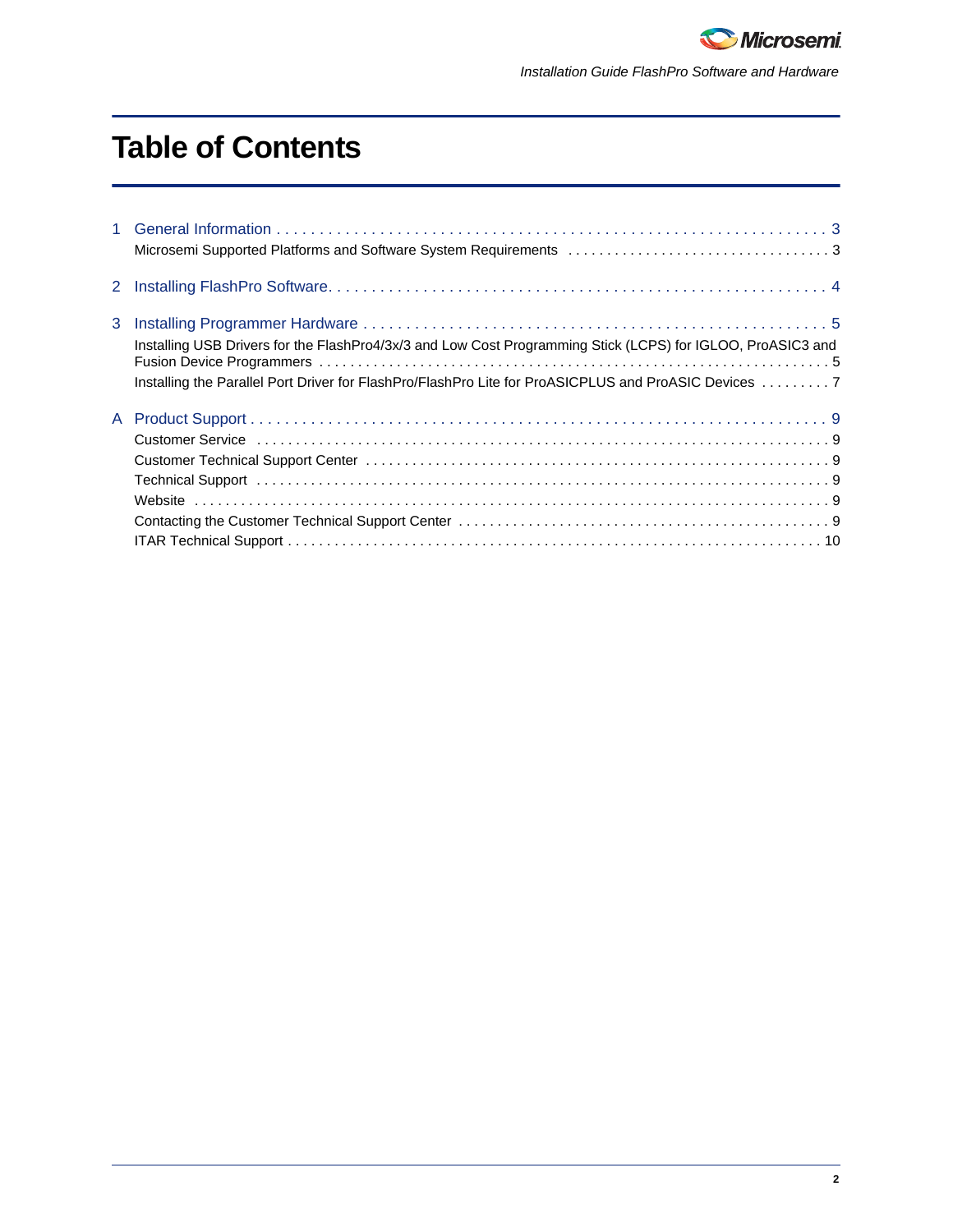

# <span id="page-2-0"></span>**1 – General Information**

FlashPro software is downloadable for free from [http://www.actel.com/download/program\\_debug/flashpro/default.aspx.](http://www.actel.com/download/program_debug/flashpro/default.aspx) 

### <span id="page-2-1"></span>**Microsemi Supported Platforms and Software System Requirements**

FlashPro software works on all Windows platforms XP and up, on both x64 and x86 architectures. FlashPro3 and FlashPro4 drivers are supported on:

- XP: x86 and x64
- Vista: x86 and x64
- Win 7: x86 and x64

FlashPro and FlashPro Lite Parallel Port drivers support:

- XP: x86 and x64
- Win7: x86
- Vista: x86

Note: XP x64 does not work on versions prior to sp9.0sp1.

See the Microsemi website for a full list of supported platforms: [http://www.micromsemi.com/soc/](http://www.actel.com/products/software/libero/sysreqs.aspx) [products/software/libero/sysreqs.aspx](http://www.actel.com/products/software/libero/sysreqs.aspx)

If you are installing an older version of FlashPro, please consult the installation instructions that were included with your software.

### **FlashPro Minimum System Requirements**

Processor speed: 0.450 GHz Pentium File System: NTFS or FAT32 Minimum disk space for installation: 110 MB RAM: 256 MB Other: HTML browser; 1024x768 resolution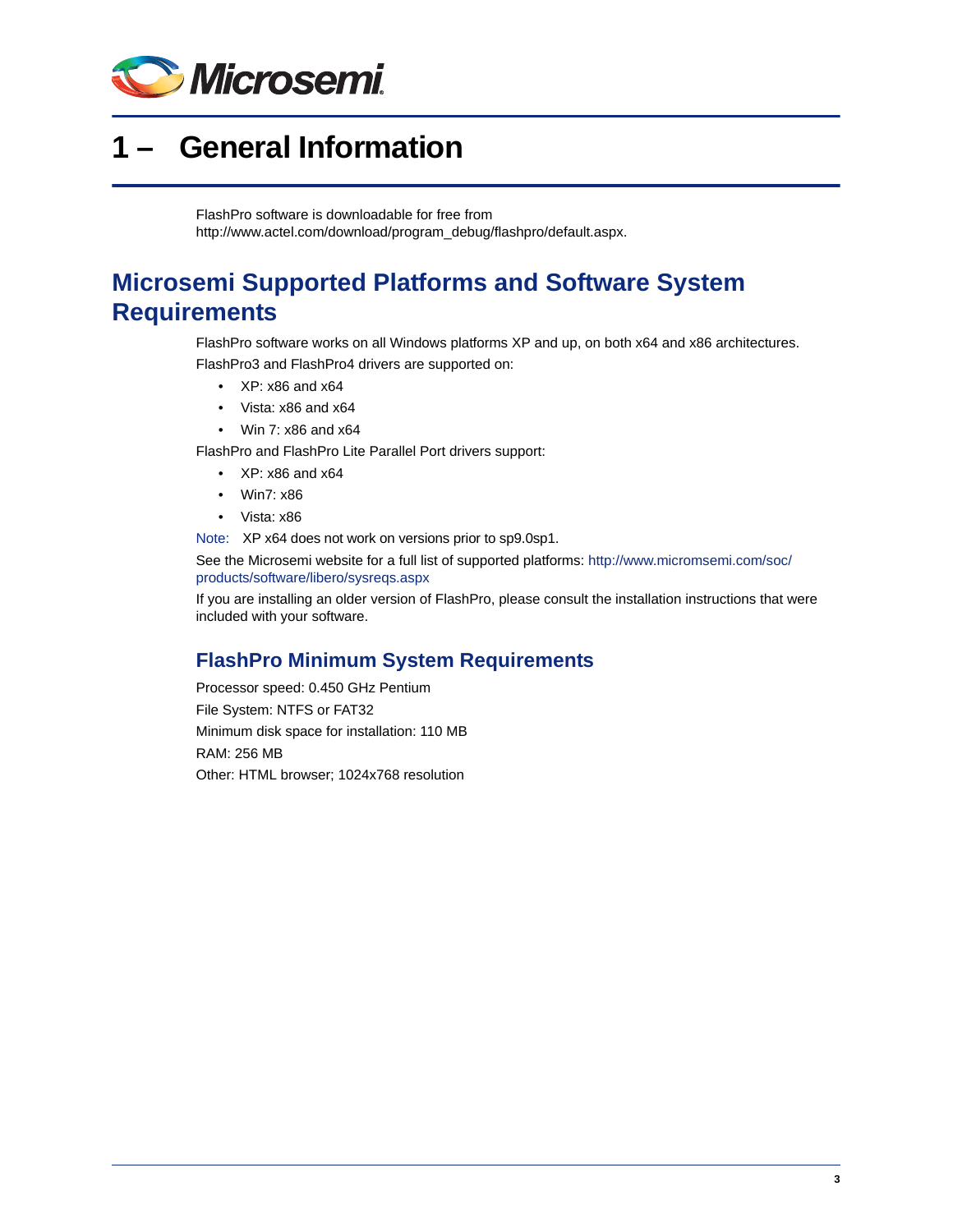

# <span id="page-3-0"></span>**2 – Installing FlashPro Software**

FlashPro software supports all FlashPro programmers, i.e. FlashPro4, FlashPro 3x, FlashPro3, FlashPro Lite, FlashPro and the Low Cost Programming Stick (LCPS).

Note: Libero IDE v8.6 SP1 and FlashPro 8.6 SP1 are the MINIMUM versions required for FlashPro4.

FlashPro software is included as part of the Microsemi Libero SoC and automatically installs in the folder: c:\Libero. You can also download a standalone version of FlashPro from the Microsemi website. For both installation options, follow the FlashPro InstallShield Wizard instructions.

#### *To install the FlashPro software:*

- 1. Install from the Libero IDE DVD or download the FlashPro software from http://www.actel.com/download/default.aspx.
- 2. If you have FlashPro4, FlashPro3x, FlashPro3, LCPS or FlashPro programmer connected to the USB port of your PC, disconnect it now.
- 3. Libero IDE installation and stand-alone FlashPro installation vary slightly. When the InstallShield Wizard starts, click **Yes** to accept the license agreement, and follow the wizard.
- 4. Click **Next** to install Libero IDE or FlashPro software to the default destination folder. To install to a different folder, click **Browse** and select another folder.
- 5. Click **Next** to complete your installation.
- 6. Click **OK**. Software setup is complete.

To install the FlashPro hardware USB driver after you install software, see ["Installing USB Drivers for the](#page-4-2)  [FlashPro4/3x/3 and Low Cost Programming Stick \(LCPS\) for IGLOO, ProASIC3 and Fusion Device](#page-4-2)  [Programmers" on page 5.](#page-4-2)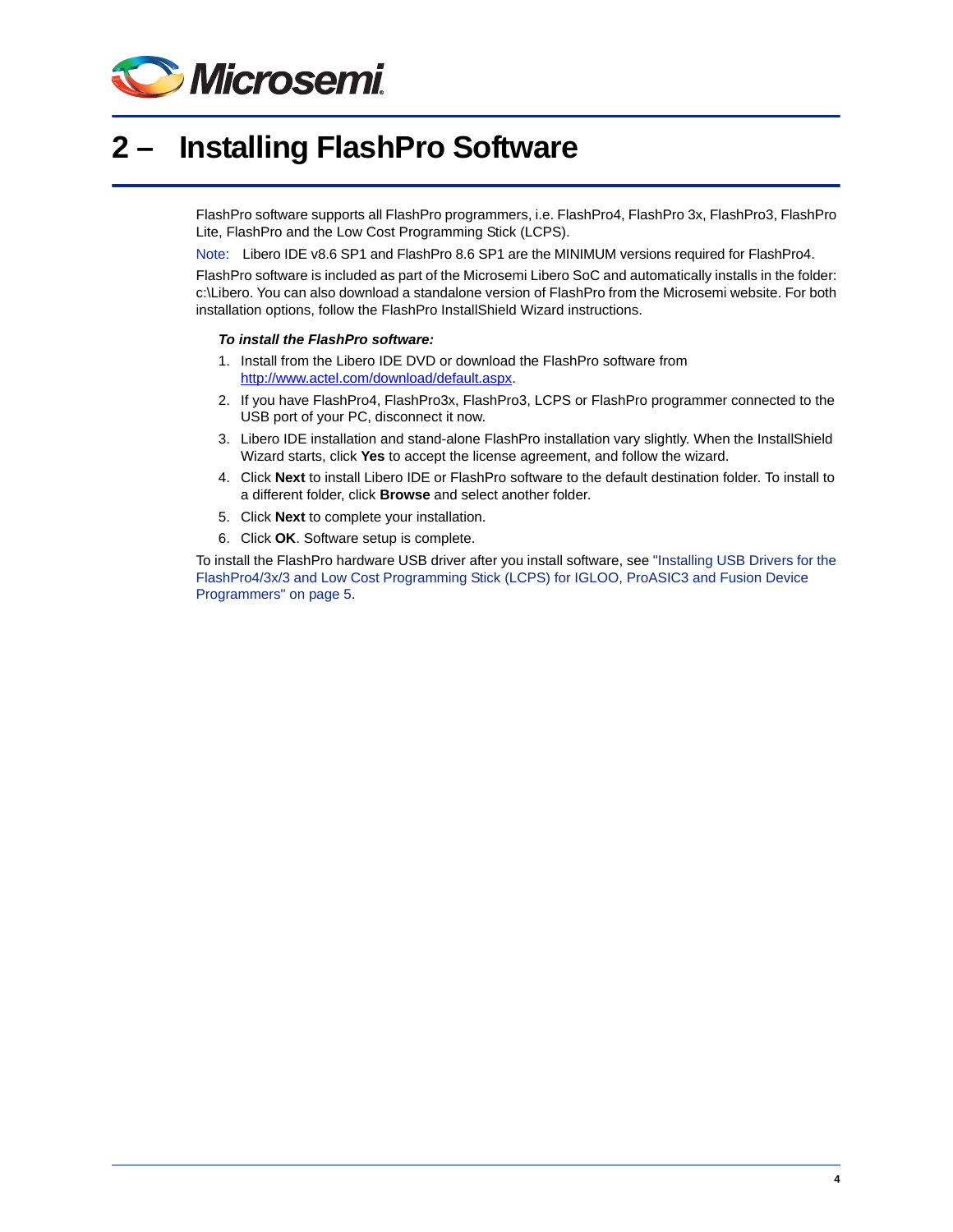

## <span id="page-4-0"></span>**3 – Installing Programmer Hardware**

### <span id="page-4-2"></span><span id="page-4-1"></span>**Installing USB Drivers for the FlashPro4/3x/3 and Low Cost Programming Stick (LCPS) for IGLOO, ProASIC3 and Fusion Device Programmers**

#### *To connect a single FlashPro4/3x/3/LCPS to your PC using a USB port:*

1. After installing the software successfully, connect one end of the USB cable to the FlashPro4/3x/ 3/LCPS device programmer and the other end to your PC USB port.

Depending on your operating system, the Found Hardware Wizard opens during the installation. This occurs because FlashPro4/3x/3 and the LCPS require a software driver for the programmer. If the Found Hardware Wizard does not open then your drivers were installed successfully.

2. The **Found New Hardware Wizard** may ask you to specify the driver location from the Files Needed dialog box. If so, click the **Browse** button to navigate to your driver (if necessary). Once the file location is in the **Copy Files From** text box, click **OK**.

If FlashPro was installed as part of the Libero IDE default installation, the drivers are located at C:/ Libero/Designer/Drivers/<DriverDirectory>, where <DriverDirectory> corresponds to the directory assigned by your operating system. If you installed standalone FlashPro your drivers location depends on your install directory and operating system.

3. If you are using the x86 version of Windows (XP, Vista, or Windows 7), the Hardware Installation box may display a warning message regarding hardware testing. If you see the warning message click **Continue Anyway**. Click **Finish** to complete the hardware installation process. If the Found New Hardware Wizard starts again, repeat the steps to complete your hardware installation.

#### *To connect multiple FlashPro4/3x/3/LCPSs using a powered USB hub:*

- 1. Make sure your hub is a powered USB hub. Only powered USB hubs can be used.
- 2. Connect the USB hub to the PC. If the powered USB hub is not already connected, then follow the instructions for the hub setup and connect the cable from the hub to the PC.
- 3. Connect programmer to powered USB hub.
- 4. Connect one end of the USB cable to the programmer's USB connector. Plug the other end of the cable into a free port on the USB hub.
- 5. After you have successfully installed the driver, the amber LEDs activate and the power LED marked ON remains illuminated, indicating a connection to a powered USB port. The ACTIVITY LED turns off after 2 seconds.
- 6. Repeat steps 3-4 for each programmer you wish to add.
- Note: USB is hot-swappable, which means you do not have to power down the PC when plugging/ unplugging the FlashPro4/3x/3LCPS programmer.

**Do not unplug the programmer while the programmer is performing a programming sequence.**

#### **FlashPro4/3x/3/LCPS Troubleshooting**

If using FlashPro4, the minimum version of Libero IDE or FlashPro software required is v8.6 Service Pack 1. You must have Libero IDE v8.6 SP1 or FlashPro v8.6 SP1 to use FlashPro4.

When installing/using a FlashPro4/3x/3/LCPS programmer for the first time, the Windows device wizard may not always find the driver automatically. In this case you may have to use the Install Drivers wizard. If FlashPro was installed as part of the Libero IDE default installation, the drivers are located at C:/Libero/ Designer/Drivers/<DriverDirectory>, where <DriverDirectory> corresponds to the directory assigned by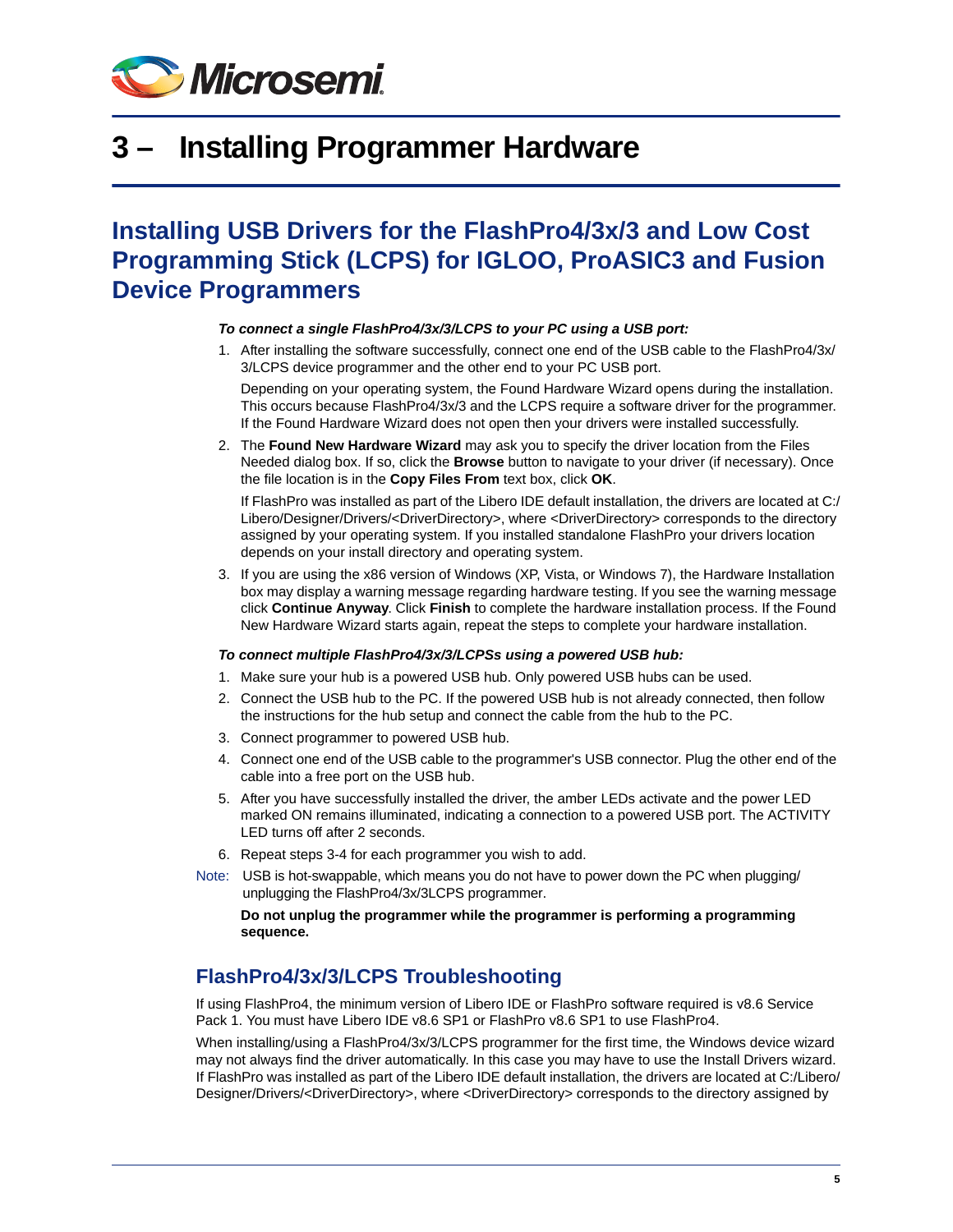

your operating system. If you installed standalone FlashPro your drivers location depends on your install directory and operating system.

If you are using Windows XP, the Hardware Installation box may display a warning message regarding hardware testing. If you see the warning message click **Continue Anyway**. Click **Finish** to complete the hardware installation process. The Found New Hardware Wizard starts again. Click through the wizard again to complete your hardware installation.

Note: The Low Cost Programming Stick (LCPS) is not intended to be a replacement or alternative for FlashPro4/3x/3. It has a completely different header connection to the PCB. The LCPS only supports various Microsemi demo and development kits.

#### **Uninstalling Old FlashPro4/3x/3/LCPS Drivers**

If Windows uses the wrong device driver, the FlashPro 4/3x/3/LCPS programmers will not work. Symptoms of an incorrect driver include FlashPro being unable recognize the programmer, freezing, or both. Because Windows retains information about each device that has ever been plugged in, it may not be as simple as uninstalling one software package and installing another.

You may need to manually uninstall the wrong device driver. Below are the steps to manually uninstall the wrong device driver and indicate to Windows to use the correct FlashPro4/3x/3/LCPS driver.

#### *Uninstalling Drivers in v9.0SP1 Software and Above*

To uninstall a driver for software v9.0SP1 and above, open the **Control Panel** and click **Add/Remove Programs**. Select the Driver Package for the specific software version you wish to uninstall and click **Change/Remove**.

For example, your Driver Package may be listed as:

Windows Driver Package - Actel Corporation (FP3B-CYUSB) USB <install date and version>

#### *Uninstalling the Driver in Pre v9.0SP1 Software*

FlashPro4 and FlashPro3 have a dual-driver installation. The device is assigned a PID when it is connected and the PID changes when the driver is installed.

To uninstall the wrong device driver:

- 1. Right-click **My Computer** on the PC desktop and choose **Properties** to open the System Properties dialog box.
- 2. Click the **Hardware** tab.
- 3. Open the **Device Manager**.

If Windows is using the wrong device driver for the FlashPro4/3x/3/LCPS, the offending device driver must be removed. To do this, the device driver needs to be identified. The device driver could appear under:

– The Human Interface Devices (HID) list: If you have multiple HID devices, you will need to check the driver properties and find one with Vendor ID (VID)=1514 and Product ID as specified in [Table 3-1.](#page-5-0)

| Product ID (PID) | Programmer        |
|------------------|-------------------|
| 2007             | FlashPro4         |
| 2006             |                   |
| 2005             | FlashPro3x/3/LCPS |
| 2004             |                   |
| 2003             | FlashPro          |

<span id="page-5-0"></span>

|  |  |  | Table 3-1 • HID and USB Controller List |  |
|--|--|--|-----------------------------------------|--|
|--|--|--|-----------------------------------------|--|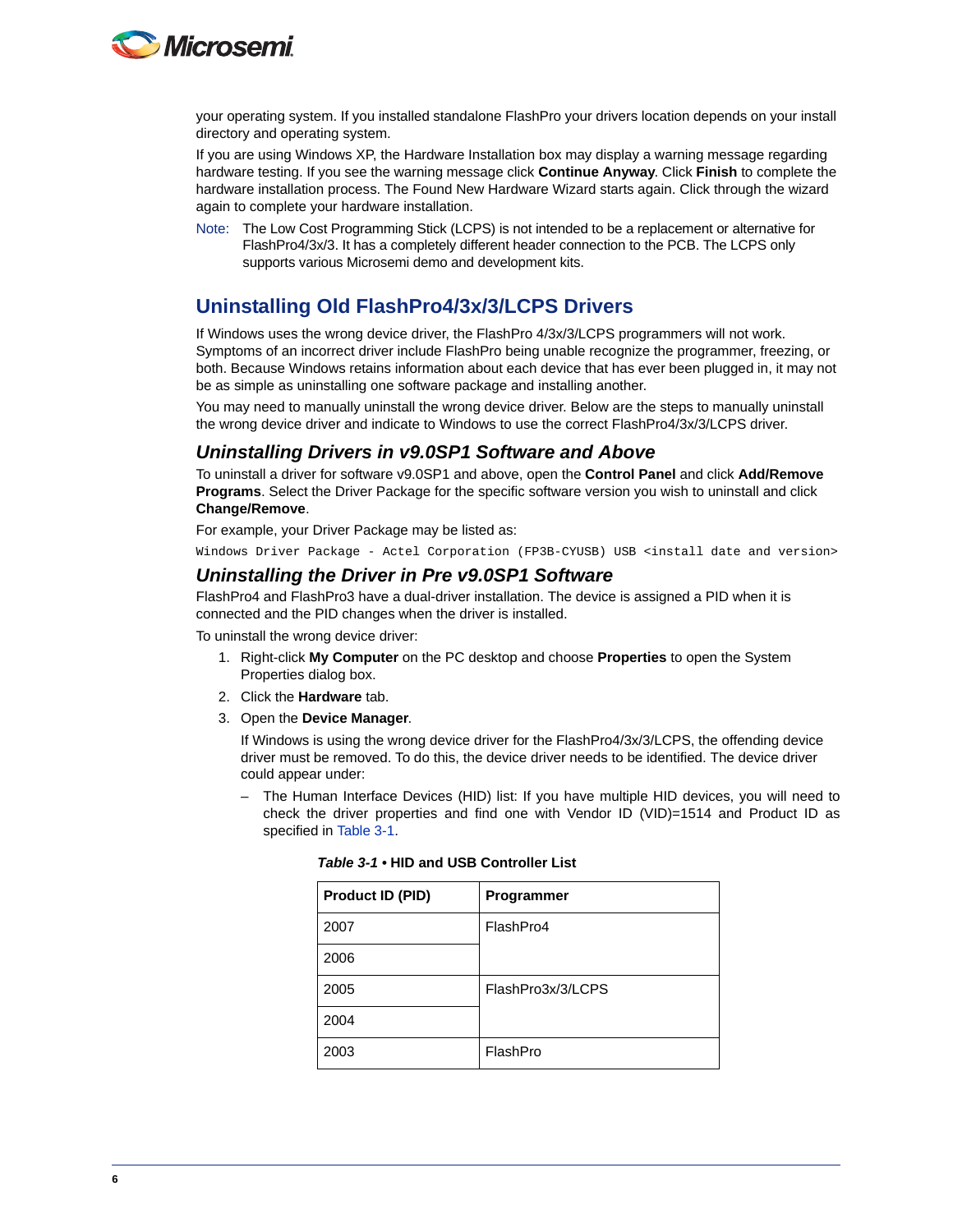

- The Universal Serial Bus (USB) controllers list: If there is an unknown USB device with a yellow ! or red X through it, check the driver properties and view the VID (1514) and PID to verify it refers to the FlashPro4/3x/3/LCPS as specified in [Table 3-1.](#page-5-0)
- The Other Devices list: A yellow ! or red X will display indicating there is a problem communicating with this device.
- 4. Once you find the incorrect device, **right-click** the device and choose **Uninstall** from the dropdown menu. Click **OK** in the warning message.
- 5. Unplug the FlashPro4/3x/3/LCPS and wait 20 seconds, then plug the programmer back in. If the correct drivers are installed on the PC when the FlashPro4/3x/3/LCPS is plugged back in, the Found New Hardware Wizard appears and you will be able to direct it to the correct driver files.

#### **Example: Uninstalling FlashPro3 Driver - Pre v9.0SP1 Software**

**Bad Loader Driver -** If your loader driver is bad your Device Manager displays:

PID 2004 "FlashPro 3 Firmware Loader"

The uninstall targets the Firmware Loader driver. Once the is driver reinstalled it attempts to use the USB driver. If the USB driver is bad, you will need to uninstall it now.

**Bad USB Driver -** If your USB driver is bad your Device Manager displays:

PID 2005 - "FlashPro 3 USB Driver"

The uninstall applies to the USB driver serving PID 2005.

### <span id="page-6-0"></span>**Installing the Parallel Port Driver for FlashPro/FlashPro Lite for ProASICPLUS and ProASIC Devices**

FlashPro and FlashPro Lite programmers support any type of hardware port that uses an I/O address. Also, multiple parallel ports may be used in the same FlashPro session.

Recommended PCMCI card for laptops without a parallel port:

- StarTech CB1PECP
- Chipset: Oxford MPCI952

[http://www.startech.com/item/CB1PECP-1-Port-Parallel-EPPECP-CardBus-Adapter.aspx](StarTech CB1PECP
Chipset: Oxford MPCI952
http://www.startech.com/item/CB1PECP-1-Port-Parallel-EPPECP-CardBus-Adapter.aspx
)

Note: FlashPro Lite supports only ProASICPLUS; you cannot use FlashPro Lite with ProASIC.

Do not install parallel port drivers on 64-bit systems using v9.0 and older installers. You can install parallel port drivers if you are using v9.0sp1 or above.

#### *(ProASICPLUS ONLY) To connect the FlashPro Lite programmer to your PC using the parallel port:*

- 1. Connect the programmer to a parallel printer port on your PC. Connect one end of the IEEE 1284 cable to the programmer's connector.
- 2. Plug the other end of the cable into your parallel printer port and tighten the screws. You should not have any licensing dongles connected between the parallel port and cable. Your port settings must be EPP or bidirectional. Microsemi also supports the ECP mode with the FlashPro v2.1 software and newer.
- 3. Verify that you are connected to the correct parallel port on your computer. Microsemi recommends that you dedicate a port to the programmer. Connecting to a serial port or a third party card may damage the programmer. This type of damage is not covered by the warranty.
- 4. Connect the FlashPro ribbon cable with the programming header and turn the target board on.
- Note: If you see two blinking LEDs on the programmer after you have connected the programmer to the parallel port, make sure the parallel port cable is connected firmly to the PC parallel port.

#### *To connect the FlashPro programmer to your PC using a parallel port:*

- 1. Verify that the FlashPro power switch is in the 0 position.
- 2. Connect the FlashPro programmer to a parallel printer port on your PC. Connect one end of the IEEE 1284 cable to the programmer's connector.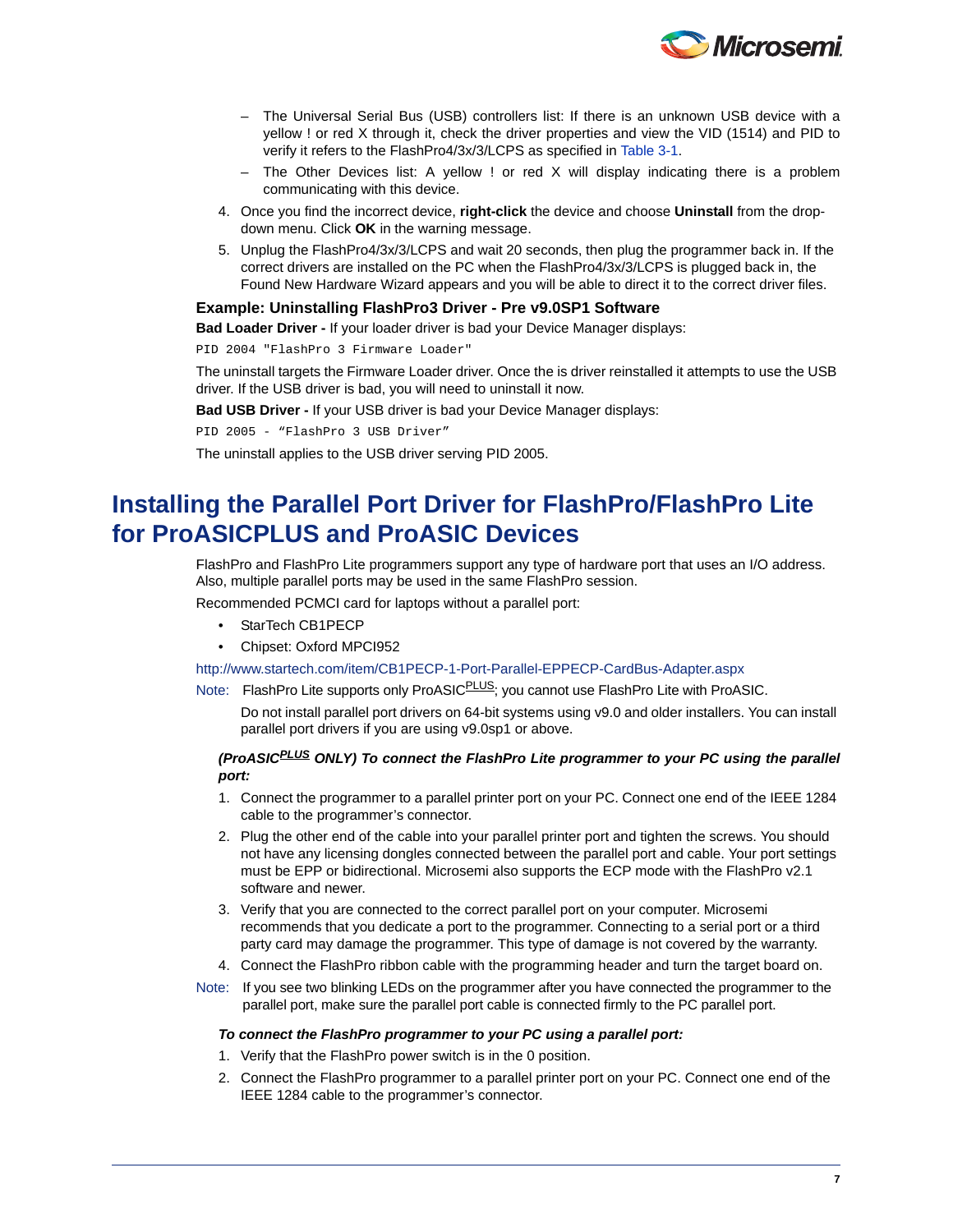

- 3. Plug the other end of the cable into your parallel printer port and tighten the screws. You should not have any licensing dongles connected between the parallel port and cable. Your port settings should be EPP or bidirectional. Microsemi also supports the ECP mode with the FlashPro version 2.1 software and newer versions.
- 4. Verify that you are connected to the correct parallel port on your computer. Microsemi recommends that you dedicate a port to the programmer. Connecting to a serial port or a third party card may damage the programmer. This type of damage is not covered by the warranty.
- 5. Plug the DC adapter into a power socket.
- 6. Plug the other end of the AC power supply to the DC-IN input at the back of the FlashPro.
- 7. Turn on the programmer by turning the FlashPro power switch to the 1 position. The power LED on the front of the programmer lights up. If it does not contact Microsemi Technical Support at soctech@microsemi.com.

#### *To connect a FlashPro programmer to your PC using a USB port:*

- 1. Connect the programmer to a USB port on your PC. Connect one end of the USB cable to the programmer's USB connector. Plug the other end of the cable into your USB port.
- 2. Plug the DC adapter into a power socket.
- 3. Plug the other end of the AC power supply to the DC-IN input at the back of the FlashPro.
- 4. Turn on the programmer by turning the FlashPro power switch to the 1 position. The power LED on the front of the programmer lights up. If it does not, contact Microsemi Technical Support at soctech@microsemi.com.
- Note: USB programming is slower than programming through the parallel port for a single device. USB is hot-swappable, which means you do not have to power down the PC when plugging/unplugging the FlashPro programmer. Do not unplug the programmer while programming is active and performing a programming sequence.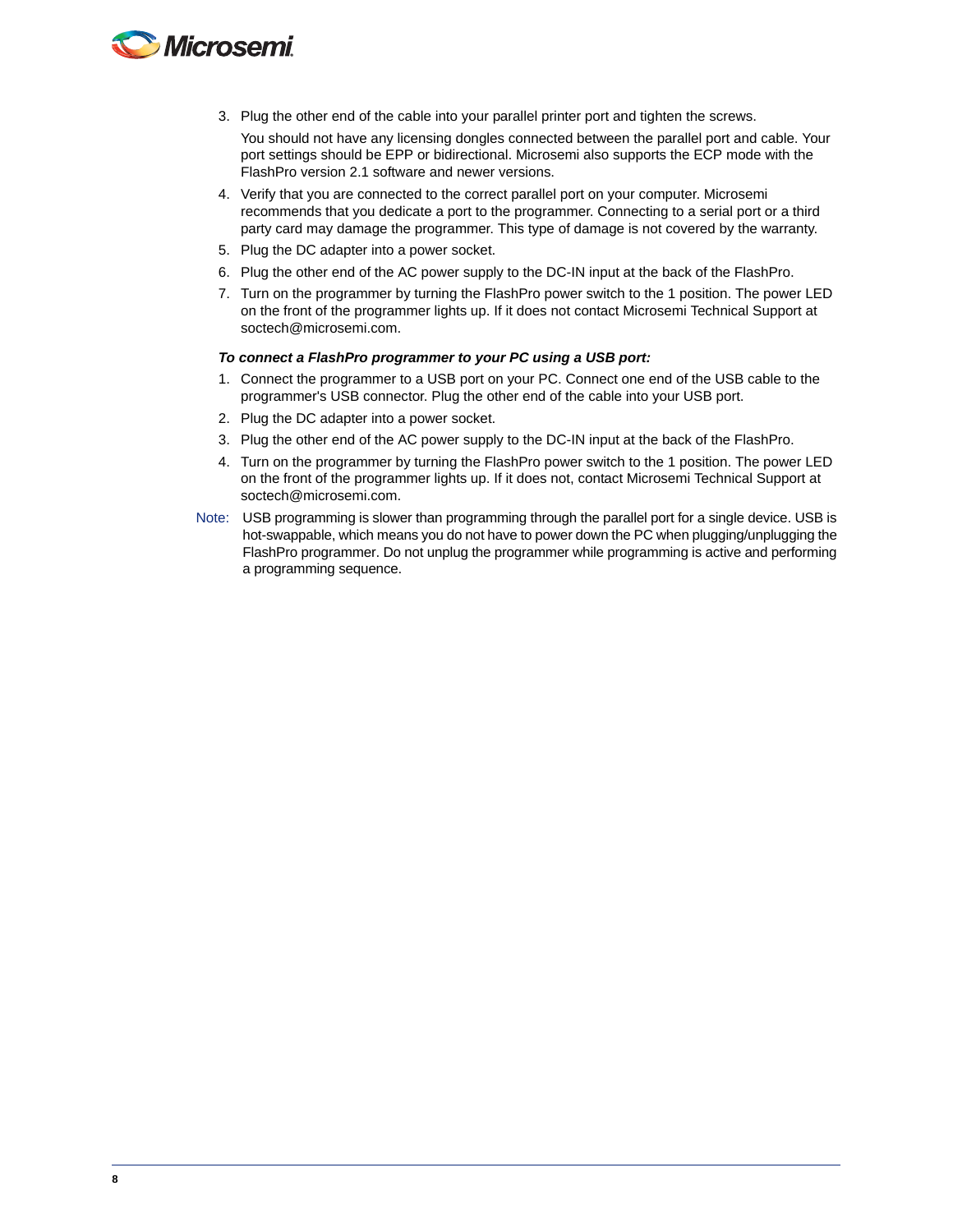

# <span id="page-8-0"></span>**A – Product Support**

Microsemi SoC Products Group backs its products with various support services, including Customer Service, Customer Technical Support Center, a website, electronic mail, and worldwide sales offices. This appendix contains information about contacting Microsemi SoC Products Group and using these support services.

### <span id="page-8-1"></span>**Customer Service**

Contact Customer Service for non-technical product support, such as product pricing, product upgrades, update information, order status, and authorization.

From North America, call 800.262.1060 From the rest of the world, call 650.318.4460 Fax, from anywhere in the world, 408.643.6913

### <span id="page-8-2"></span>**Customer Technical Support Center**

Microsemi SoC Products Group staffs its Customer Technical Support Center with highly skilled engineers who can help answer your hardware, software, and design questions about Microsemi SoC Products. The Customer Technical Support Center spends a great deal of time creating application notes, answers to common design cycle questions, documentation of known issues, and various FAQs. So, before you contact us, please visit our online resources. It is very likely we have already answered your questions.

### <span id="page-8-3"></span>**Technical Support**

Visit the Customer Support website ([www.microsemi.com/soc/support/search/default.aspx\)](http://www.microsemi.com/soc/support/search/default.aspx) for more information and support. Many answers available on the searchable web resource include diagrams, illustrations, and links to other resources on the website.

### <span id="page-8-4"></span>**Website**

You can browse a variety of technical and non-technical information on the SoC home page, at [www.microsemi.com/soc](http://www.microsemi.com/soc).

### <span id="page-8-5"></span>**Contacting the Customer Technical Support Center**

Highly skilled engineers staff the Technical Support Center. The Technical Support Center can be contacted by email or through the Microsemi SoC Products Group website.

#### **Email**

You can communicate your technical questions to our email address and receive answers back by email, fax, or phone. Also, if you have design problems, you can email your design files to receive assistance. We constantly monitor the email account throughout the day. When sending your request to us, please be sure to include your full name, company name, and your contact information for efficient processing of your request.

The technical support email address is [soc\\_tech@microsemi.com](mailto:soc_tech@microsemi.com).